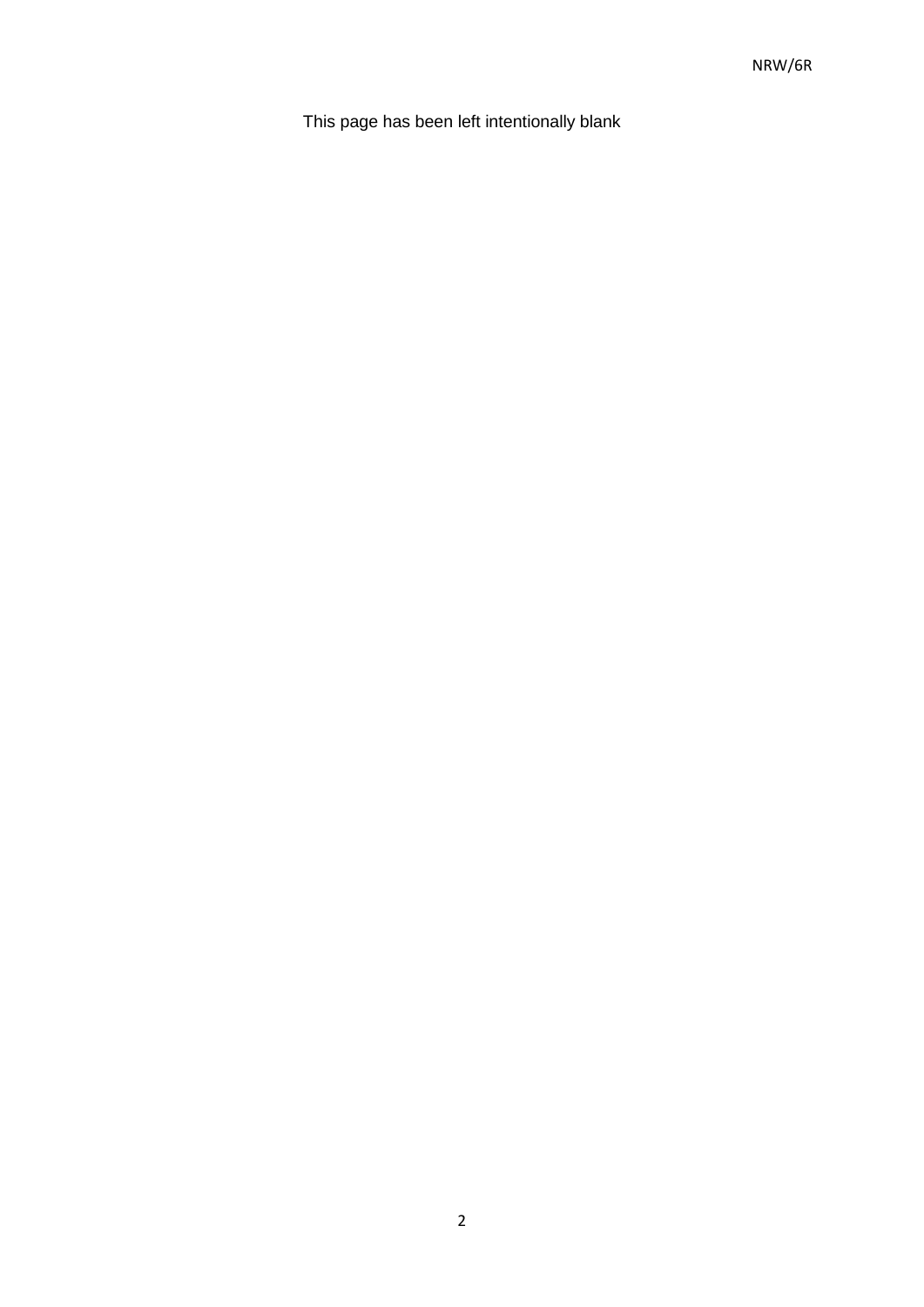# **1 Introduction**

- 1.1 Further to my Proof of Evidence submitted on 21st November 2018 (**NRW/6**), and having considered the objectors' evidence submitted on 18<sup>th</sup> December 2018, I Robert Vaughan present this rebuttal evidence.
- 1.2 My rebuttal is limited to those matters which require the submission of additional written evidence and will not repeat evidence already before the inquiry.
- 1.3 My rebuttal evidence addresses the following key issues:
- 1.3.1 Impacts of river flows;
- 1.3.2 Land management;
- 1.3.3 NRW's approach to legislation and regulation, and;
- 1.3.4 Other miscellaneous comments.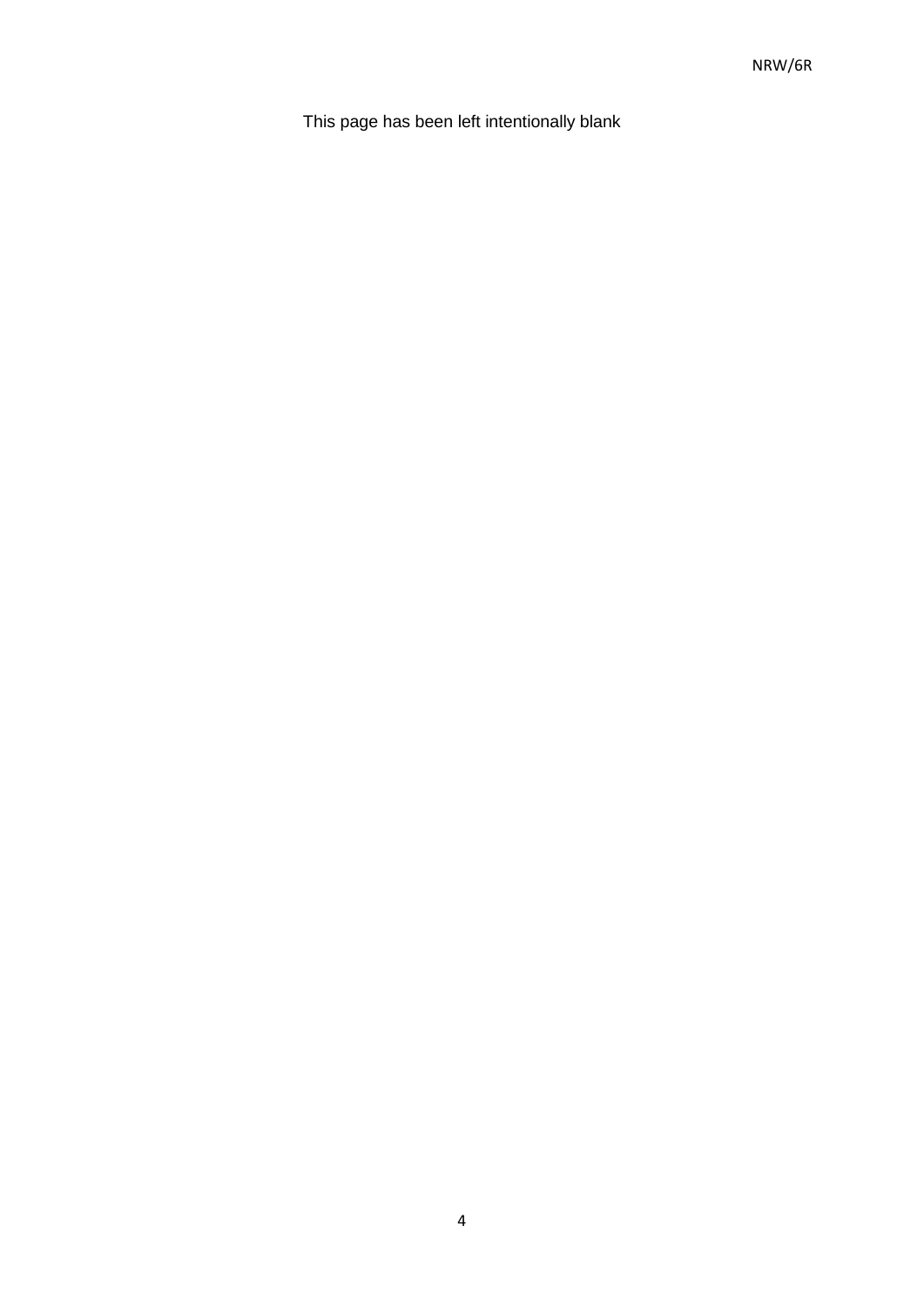# **2 Issues already covered in my Evidence**

- 2.1 Many objectors make references to the All Wales Byelaws being the only option being pursued.<sup>1</sup> In my proof of evidence, I set out a wide range of principles and examples of the work that NRW undertakes. 2
- 2.2 To be clear, the Wales Rod and Line (Salmon and Sea Trout) Byelaws 2017 and the Wales Net Fishing (Salmon and Sea Trout) Byelaws 2017 (together **"the All Wales Byelaws"**) are not the only measure being undertaken to address depleting salmon and sea trout stocks. The All Wales Byelaws are part of a broad suite of complementary measures as explained in my primary evidence<sup>3</sup>.

 $<sup>1</sup>$  See, for example, CPWF/2, para 12, AOA/1 para 84, AR/1 para 18 and 21, AN/1a para 32</sup>

 $2$  NRW/6.

 $3$  NRW/6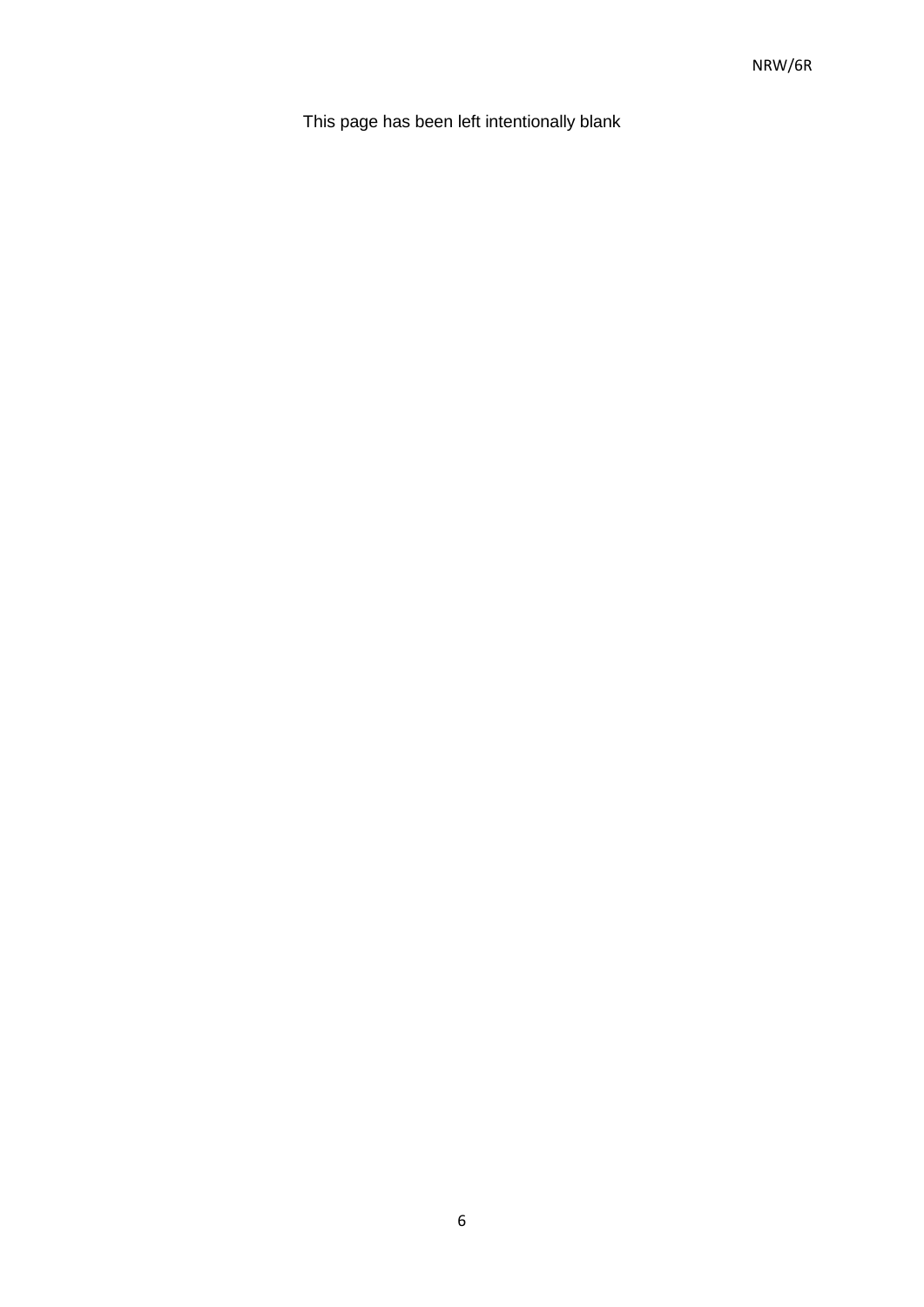#### **3 Impacts on River Flows**

- 3.1 Objectors have raised a number of issues relating to various impacts on river flows that affect the riverine environment, and generally argue that these factors are not being addressed. In short, these objections relate to the following four factors:
	- (a) Dredging;
	- (b) Abstraction;
	- (c) Small-scale run of river hydroelectric schemes (**"HEP"**), and;
	- (d) Physical barriers on the river
- 3.2 In large part, these four objections are addressed in my main proof of evidence<sup>4</sup>. However, I make the following brief additional points in response to the concerns raised about each of these factors.

#### **Objector contention 1: Dredging**

- 3.3 Dredging is said by some Objectors to have a detrimental impact on the riverine environment.<sup>5</sup>
- 3.4 NRW always removes major blockages in a main river which pose a flood risk to people's homes or businesses. However, the routine dredging of rivers (as referred to in objector evidence) is not a frequent practice by NRW this is because it is not always effective at reducing flooding as many rivers quickly silt up again.
- 3.5 Instead NRW advises land managers on good practice to reduce sediment loss in the first place. It focusses its efforts on dredging at those locations where it is cost effective and has a proven benefit of reducing flood risk. Owners or managers of land which have watercourses, can undertake certain maintenance activities themselves without permission – but it is advisable to check with NRW first to check if it does require permission. Any works undertaken or authorised by NRW would undergo assessments of their likely impact thereby reducing the risk of harm to fish.

<sup>4</sup> NRW/6, sections 6, 8, 9, 10 and 16.

 $5$  AOA/1, paras 48 and 56.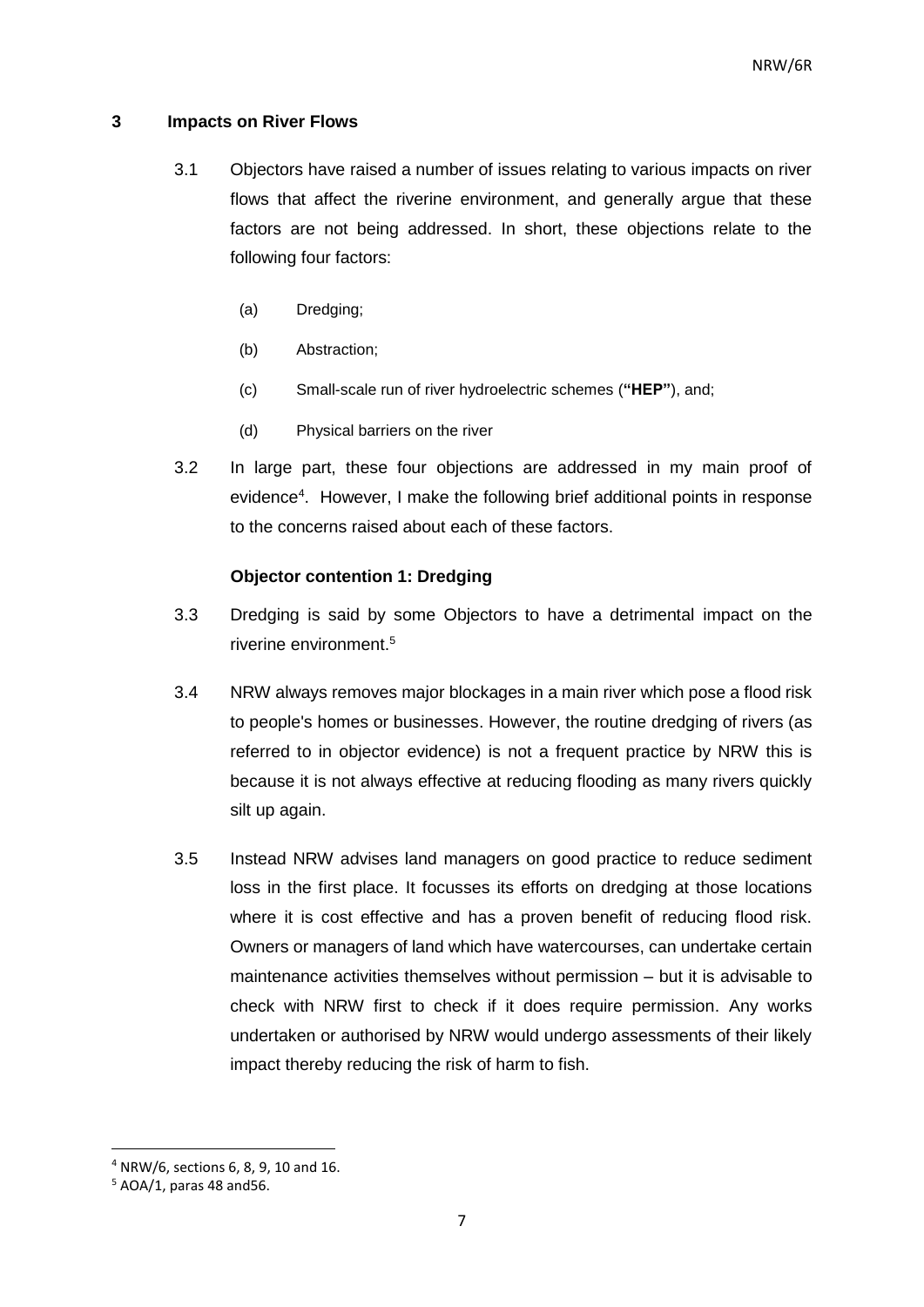#### **Objector contention 2: Abstraction**

- 3.6 Abstractions are also identified as an objector concern in terms of the impact on the riverine environment.<sup>6</sup> In large part, this is addressed in my primary evidence.<sup>7</sup> However, I make the following additional point in rebuttal.
- 3.7 In the case of the Mawddach, where the issue has been specifically identified by an Objector, there are just 19 licensed abstractions:- 17 of these are hydropower and so the water is returned to the river after use meaning that the impact is minimal. Of the other two abstractions one is for fish aquaculture and the other for public water supply. For the Wye and Usk, the points raised mirror my main proof of evidence.<sup>8</sup>

# **Objector contention 3: Small-scale run of river hydroelectric schemes ("HEP")**

3.8 The increase of small-scale run of river HEP is raised by some Objectors as a concern. <sup>9</sup> Again, this is primarily dealt with in my proof of evidence.<sup>10</sup> In short, NRW has an evidence-based licensing procedure which seeks to evolve to protect the environmental impact that HEP sites could create.

#### **Objector contention 4: Physical barriers on the river**

- 3.9 The impact of physical barriers on rivers on fish migration on stocks has been raised by a number of objectors.<sup>11</sup>
- 3.10 The water released from reservoirs is cited in objector evidence as causing damage to fish due to its cold, de-oxygenated state. <sup>12</sup> This is widely recognised as a risk – and in most cases reservoirs have multiple draw-off points from within the body of water to mitigate the impact of drawing the cold, low oxygen water from the deeper parts of the reservoir. Wales does, however, have some locations where this cannot currently happen and NRW works with the reservoir owners to find ways to mitigate this problem.

 $\overline{a}$ 

 $6$  CPWF/1b, para 18c; GM/1, paras 6, 5.2, 5.3, and 5.4.

<sup>7</sup> NRW/6, paras 5.2-5.10; 8.1-8.9.

<sup>8</sup> NRW/6, para 8.8.

<sup>9</sup> AOA/1 para 55.CPWF/2 para 145, AT/1 para 12, AN.1c Para 8&9

<sup>10</sup> NRW/6, paras 9.1-9.5.

<sup>11</sup> CPWF/2 paras 82,83,93, 145, AT/a para 12, STC/1para 5

 $12$  AR/1, para 15(d).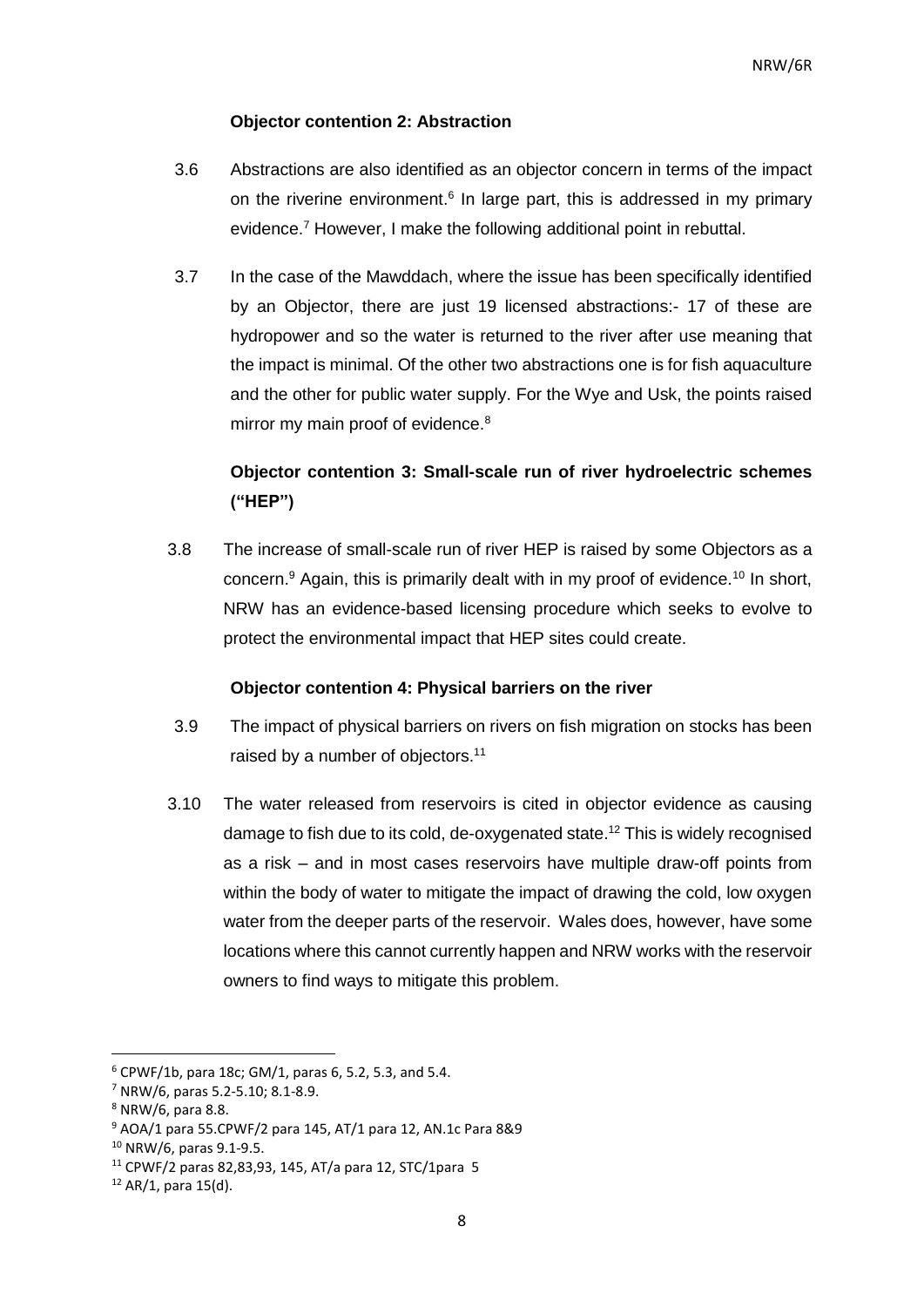- 3.11 As noted in the evidence provided by Peter Gough, NRW has for at least the past 20 years been committed to prioritised work to address the impact of physical barriers on fish migration across Wales<sup>13</sup> This is both through our own work and in facilitating the work of others. Rivers Trusts have also completed a number of projects to improve connectivity. NRW has delivered over 270 projects, with Rivers Trusts completing around approximately 100 more projects.
- 3.12 These works include the construction of technical fish passes, and the delivery of more natural solutions such as rock ramps. The removal of barriers is always the preferred option because of the holistic benefits that result from this.

<sup>&</sup>lt;sup>13</sup> NRW/1, para 10.8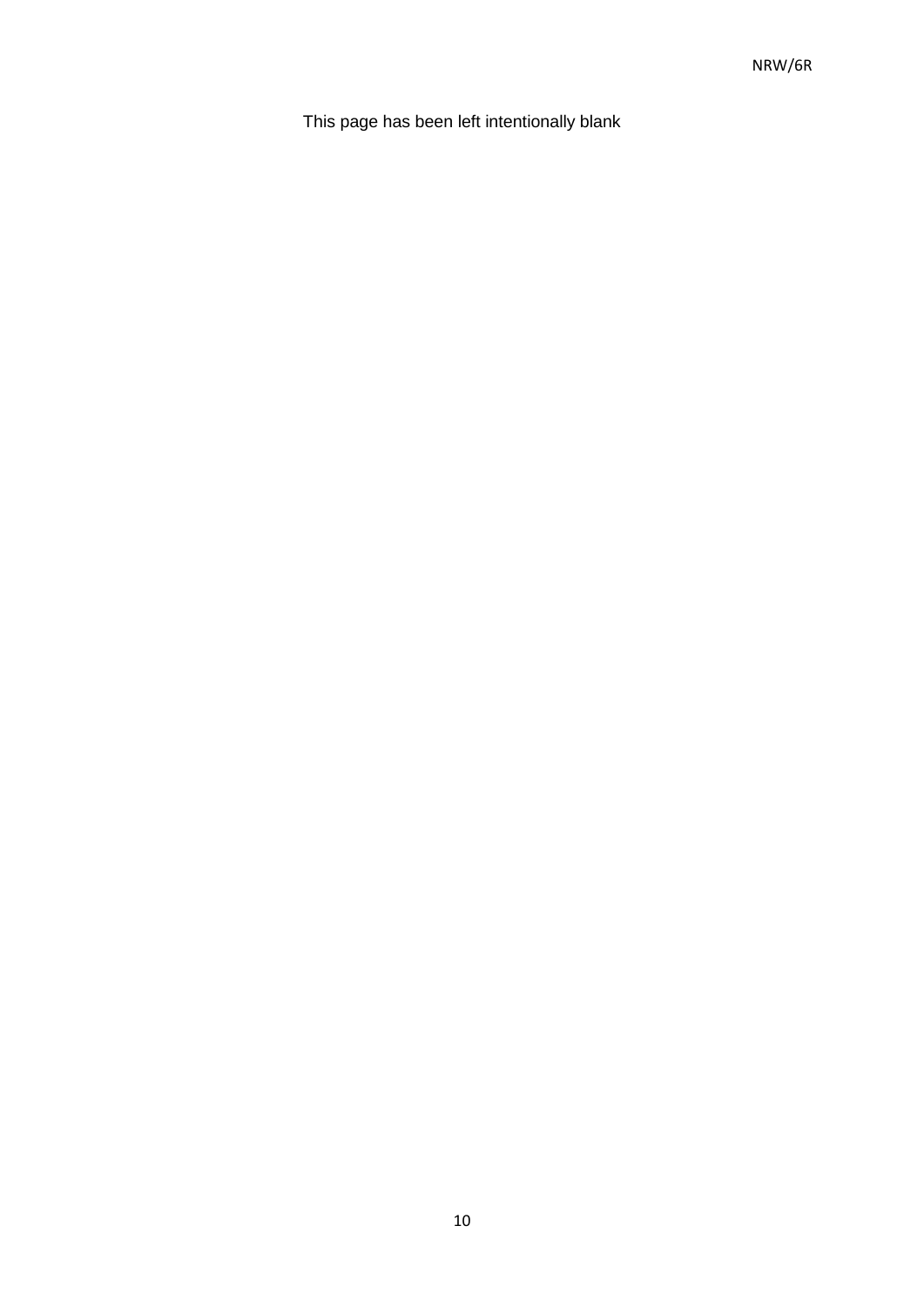#### **4 Land Management**

- 4.1 Pollution is one of the major risks affecting Welsh Catchments. Some Objectors cite agricultural pollution as the key issue affecting fish $14$ . However, all land management, both rural and urban, has the potential to damage river water quality. I address a range of land management issues which relate to river quality.<sup>15</sup>
- 4.2 Objectors address the following land management issues:
	- (a) (5) Agricultural pollution;
	- (b) (6) Mine remediation;
	- (c) (7) Erosion;
	- (d) (8) Chemicals
	- (e) (9) Waste plastic.

#### **Objector contention 5: Agricultural pollution**

- 4.3 Many of the objections refer to agricultural pollution as a major concern<sup>16</sup>. Although my main proof deals in detail with this topic<sup>17</sup>, the following points of clarification are offered here.
- 4.4 First, many objections relate to regulation and enforcement; these are explored below. Agricultural pollution has been a long-term issue for NRW and its predecessors. Changes in farming brought about by Brexit and new legislation developed by the Welsh Government have created the need to take a fresh approach to tacking pollution. This is being taken forward by a proactive group which includes fisheries representatives.<sup>18</sup>
- 4.5 NRW and other partners carefully monitor water quality and other related factors across Wales to ascertain environmental condition. With the introduction of the Welsh Government's aspiration to manage land management through a system of payments for public services, NRW expect

 $\overline{a}$ 

<sup>&</sup>lt;sup>14</sup> CPWF/2, para 123; AOA/1, para 32; LAA/1, para 2; CFF/1, para 29; NH/1, para 14.

<sup>15</sup> NRW/6, sections 7, and 11-19.

<sup>16</sup> CPWF/2, para 123, AOA/1, para 32, LAA/1, para 2, CFF/1, para 29.

<sup>17</sup> NRW/6, paras 12.1-13.26.

<sup>18</sup> NRW/6, paras 13.1 – 13.26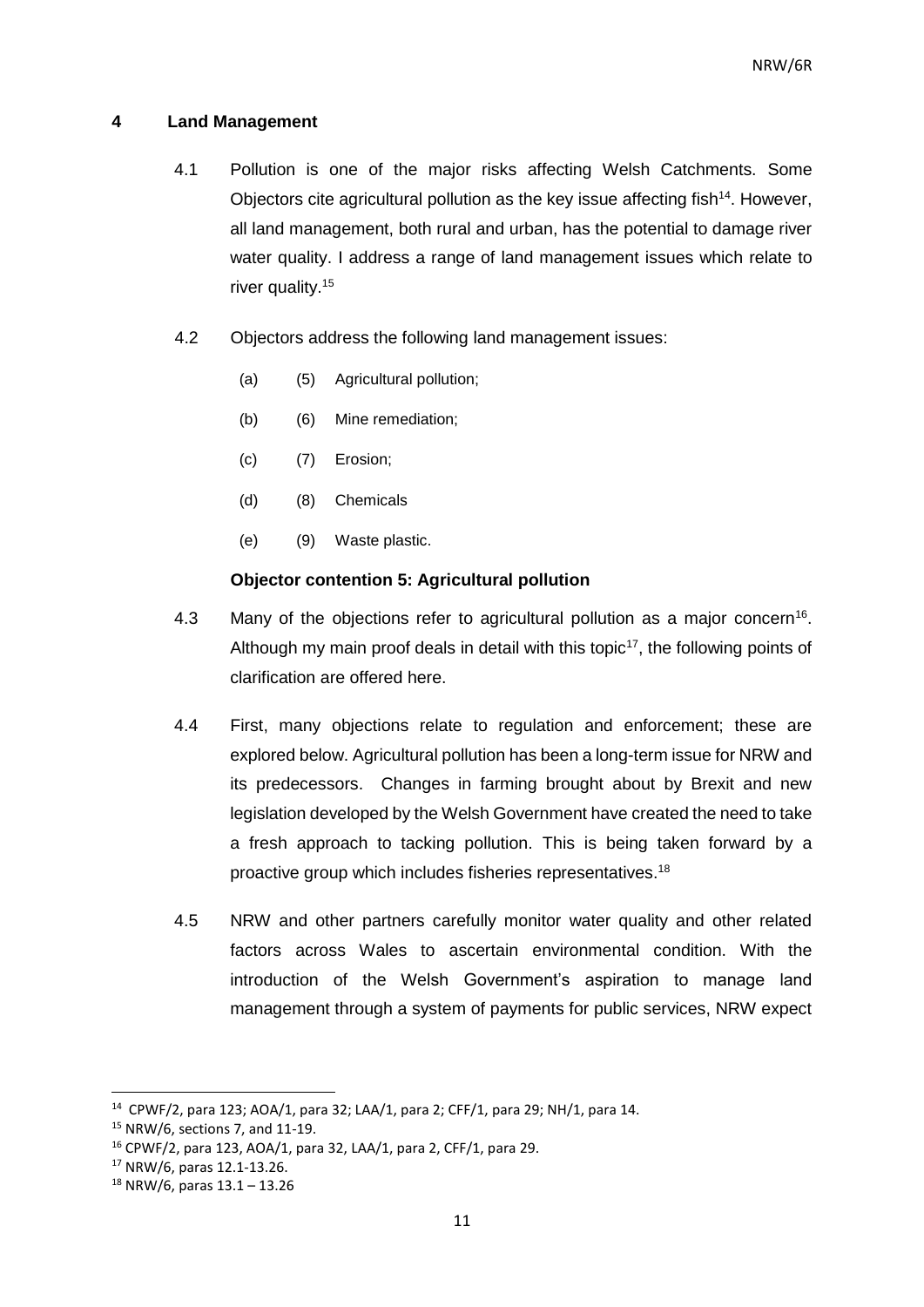monitoring and modelling of catchments to increase and become more focussed on positive change<sup>19</sup>.

4.6 Secondly, there is a suggestion that NRW is being taken to the European Courts due to poor water quality<sup>20</sup>. NRW regularly reports the status of water bodies, rivers and groundwaters to the European Union via Welsh Government. There is currently no evidence that Wales has not met its directive requirements. Indeed, there are no such infringement proceedings before the CJEU, despite one of the Objectors to this inquiry having made a complaint to the Commission.

#### **Objector contention 6: Mine remediation**

4.7 In my proof of evidence, I outline the work underway to remediate legacy metal mines.<sup>21</sup> Where risks of pollution resulting from legacy mining and quarrying activity are high, NRW prepares programmes to mitigate the impact and seeks funding to carry out remediation. Objector evidence identifies the Mawddach as suffering from pollution as a result of legacy metal mine workings. <sup>22</sup> The gold mine at Gwynfynydd is currently one of the top 50 sites in Wales for remediation and the Coal Authority are currently working with NRW to assess the site. Moreover, in relation to the Mawddach work, bidding is underway for funding to reduce the potential water quality and flooding impact of the Glasdir site.

#### **Objector contention 7: Erosion**

4.8 Erosion is just one way in which sedimentation loads in rivers can occur.<sup>23</sup> NRW can only tackle this through enforcement action where the sediment creates pollution. NRW only has enforcement powers that apply once an incident has happened and can be shown to be a pollution. This is why NRW promotes proactive work, outlined in my proof evidence, to help advise and guide better land management practices across catchments. $24$  NRW is already working $25$ with colleagues in England, Welsh universities, and with Afonydd Cymru and Dŵr Cymru on new techniques to model those areas within catchment that are

1

<sup>19</sup> CFF/1, para 41.

<sup>20</sup> AN/1a, para 128; MF/1, para 17.

<sup>21</sup> NRW/6, section 16.

 $22$  CPWF/1B, para 18(c).

<sup>23</sup> AT/1, paras 14, 14.1 & 14.3.

<sup>24</sup> NRW/6, paras 2.5, 5.9, 7.1, 7.5 & 7.6, 10.6, 13.12, and 15.3.

 $25$  GM/1, paras 6 – 6.4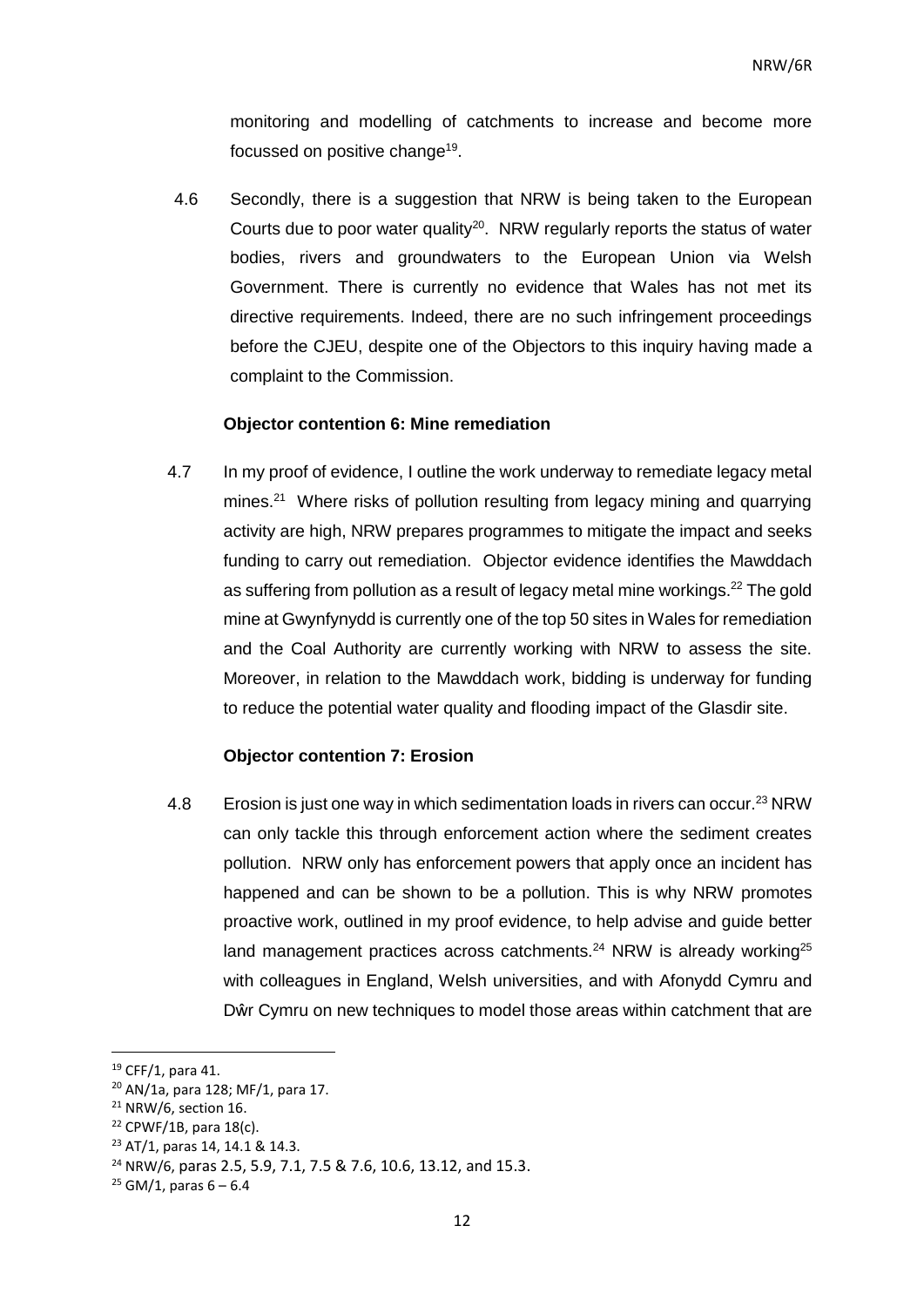most at risk of soil loss from changes to land management and a changing climate, so that a proactive approach to mitigate soil loss can be adopted by land managers.

#### **Objector contention 8: Chemicals**

4.9 The use of chemicals, and specifically Cypermethrin, is identified as a pollution cause26. Additionally the evidence suggests that NRW have extended the period of this chemicals use in its forestry operations when other countries have already banned it. NRW's Pesticide use is clearly set out within the UK Forestry Standards guidance. This restricts the use of pesticides to those approved by international agreement, confines necessary usage to the absolute minimum, and seeks alternatives to pesticide use. NRW reviewed its use of Cypermethrin in 2014 and, although it still remains legal, stopped its use in November 2017. Control of the damage caused by Pine Weevil (Hylobius) is now undertaken by a mix of alternative approaches; including nematodes, paper sleeves, and predictive modelling. When non-chemical approaches are inappropriate Acetamiprid is used as a last resort and following a Habitats Regulations Assessment. NRW are committed to reducing our use of chemicals on land still further and support and participate in UK-based R&D aimed at finding alternative treatment options that reduce the damage caused by Hylobius.

#### **Objector contention 9: Plastic waste**

4.10 Finally, waste plastic<sup>27</sup> in rivers is raised as matter of objector concern. With the closure of the main export markets to the Far East for re-cycled plastics the current problem may become worse in the short term. NRW, alongside other UK government agencies is investigating ways of removing the issue at source and finding alternatives for existing waste materials.

<sup>26</sup> NH/1 para 14 and 32

<sup>27</sup> AOA/1, para 32.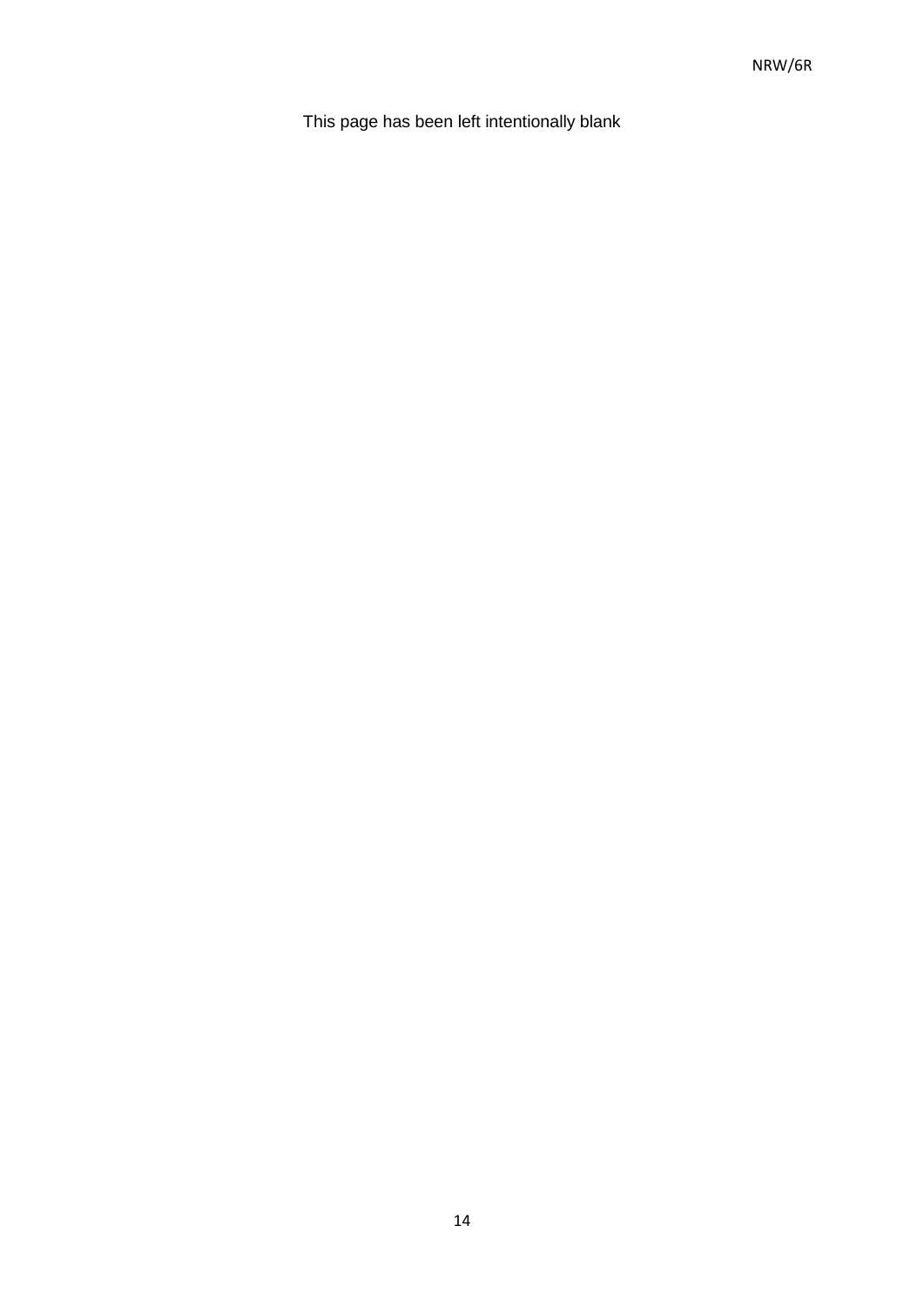#### **5 NRW's approach to Legislation and regulation**

- 5.1 A number of Objectors raise concerns about the regulation of land management issues. In particular, they suggest that, first, NRW prosecute very few incidents and secondly, that further mandatory regulation should be applied to the farming sector. This is addressed briefly in my main proof of evidence. I make the following additional points in rebuttal.
- 5.2 It is important to understand the context of these contentions in terms of the actual number of pollution incidents. Some objectors have referred to data concerning the numbers of pollution incidents associated with dairy and beef farming.<sup>28</sup> However not all figures provided are accurate. For example, some figures quoted are for all incidents reported to NRW whether agricultural or not, and are therefore misleading. The position is made clear in a report to the Cabinet Secretary prepared by the Wales Land Management Forum sub group on agricultural pollution in April 2018<sup>29</sup> which details the incidence of pollution. Specifically there have been, between 120 and 170 substantiated pollution incidents over each of the last eight years.
- 5.3 In terms of enforcement it has been suggested that NRW prosecute very few incidents<sup>30</sup>. Prosecution of those involved is one, but not the only action available to NRW. NRW consider each case on its merit and applies the enforcement option that it deems most appropriate to achieve the most effective outcome. NRW has a number of options available to it ranging from issuing formal warnings through to prosecution and these are set out in NRW's Enforcement and Prosecution Policy<sup>31</sup>. If a prosecution is pursued this may take many month to reach court. It is therefore difficult to link the numbers of incidents to prosecutions within a given period of time.
- 5.4 Proposals to introduce new regulations to tackle agricultural pollution from Spring 2019 have been announced by Welsh Government<sup>32</sup>, Additionally, future changes in the way land managers are supported by Government will see further regulatory change. NRW is supporting this work and is helping the

<sup>&</sup>lt;sup>28</sup> AAC/1, para 29.5; AT/1, paras 12 & 15; AR/1, paras 21 to 26, DP/1, para 1.

<sup>29</sup> See Appendix 1, NRW/6R/A

<sup>30</sup> AAC/1 para 29 bullet 5 AT/1 Para 12, 15, AR/1 Para 20, AN/1a Para 32

 $31$  POL/23

<sup>32</sup> See Appendix 2, NRW/6R/B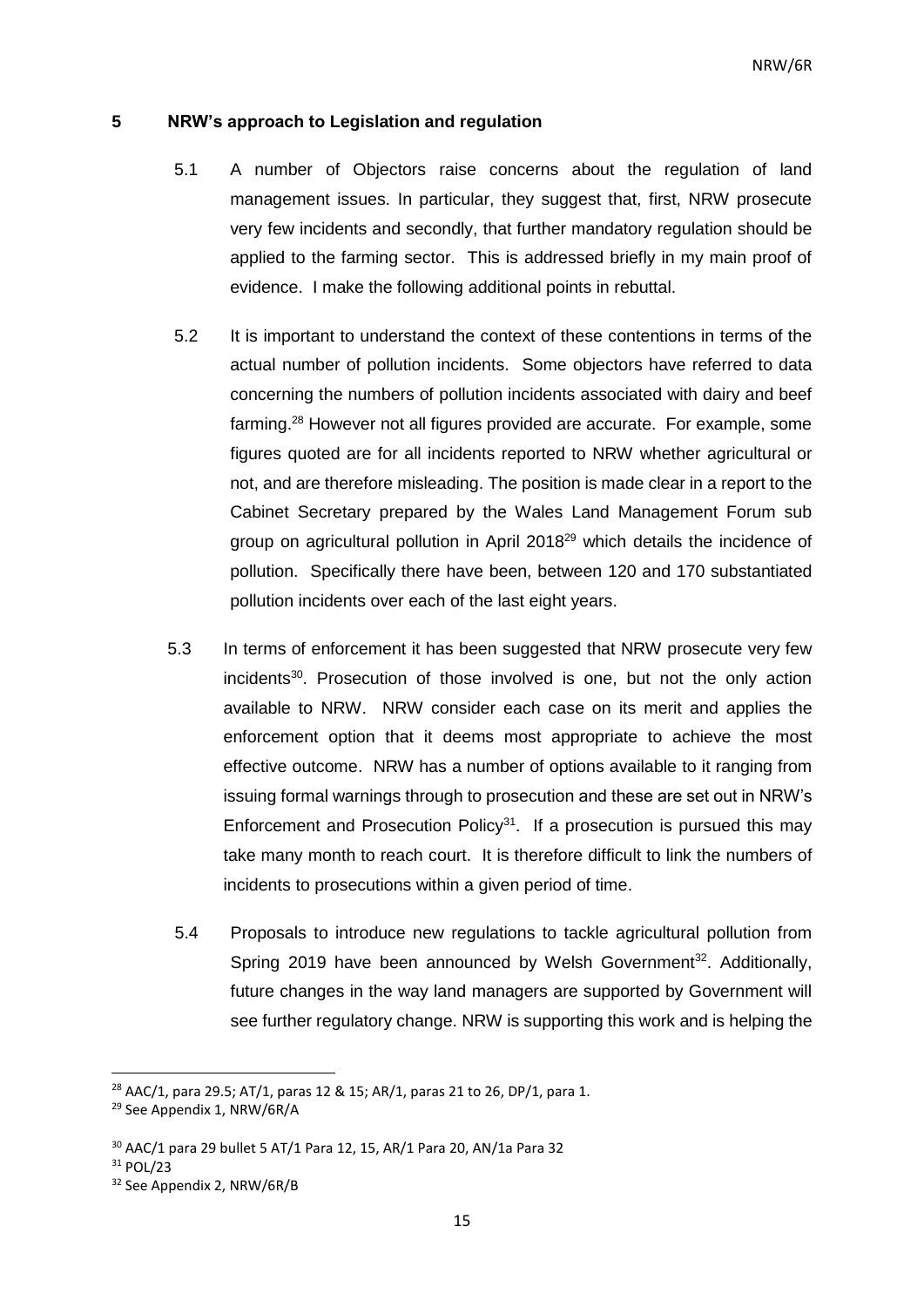Wales Land Management Forum sub group develop and support new approaches. NRW seeks new baseline regulations throughout Wales to help tackle pollution and wants to see these introduced as soon as practicable, alongside other complementary arrangements.

- 5.5 New regulations are a matter for Welsh Government. Introducing new formal regulation is an expensive and resource intensive approach. If Welsh Government follow this path they will need to provide appropriate resources in order for this to work effectively. This is usefully recognised in some of the evidence provided to this inquiry;
- *5.5.1 "The reality is that the act…of polluting…cannot be stopped by a law"<sup>33</sup> "there will need to be substantial investment in additional resources for the environmental regulator if these new regulations are to have the desired effect." 34*
- 5.6 NRW believe that combining a range of complementary approaches, including a voluntary farmer-led nutrient management scheme (covering more than just nitrates) with underpinning regulation, will deliver a better outcome than if either option were to be delivered on its own.

#### **6 Explanation to for NRW's approach to Renewable Energy**

- 6.1 Some Objectors have suggested<sup>35</sup> that NRW's approach to the sustainability of fisheries is at odds with its approach towards renewable energy. This is not a matter that was addressed in my primary evidence, and I respond below.
- 6.2 In terms of fisheries, the depletion in stocks currently experienced is directly impacting on the extent and long term sustainability of the remaining resource. With the exploitation of wind, solar and hydrological resources, apart from the immediate locality and in the short term, their use does not diminish the extent and long term sustainability of the remaining resource.
- 6.3 It is therefore misleading to suggest that NRW seek to exploit renewables energy resources. NRW closely manages their use through licencing abstractions in HEP and through restricting or excluding wind developments

<sup>33</sup> AOA/a 32,

<sup>&</sup>lt;sup>34</sup> AT/1 14.1 and 14.3

<sup>35</sup> AOA/1 88